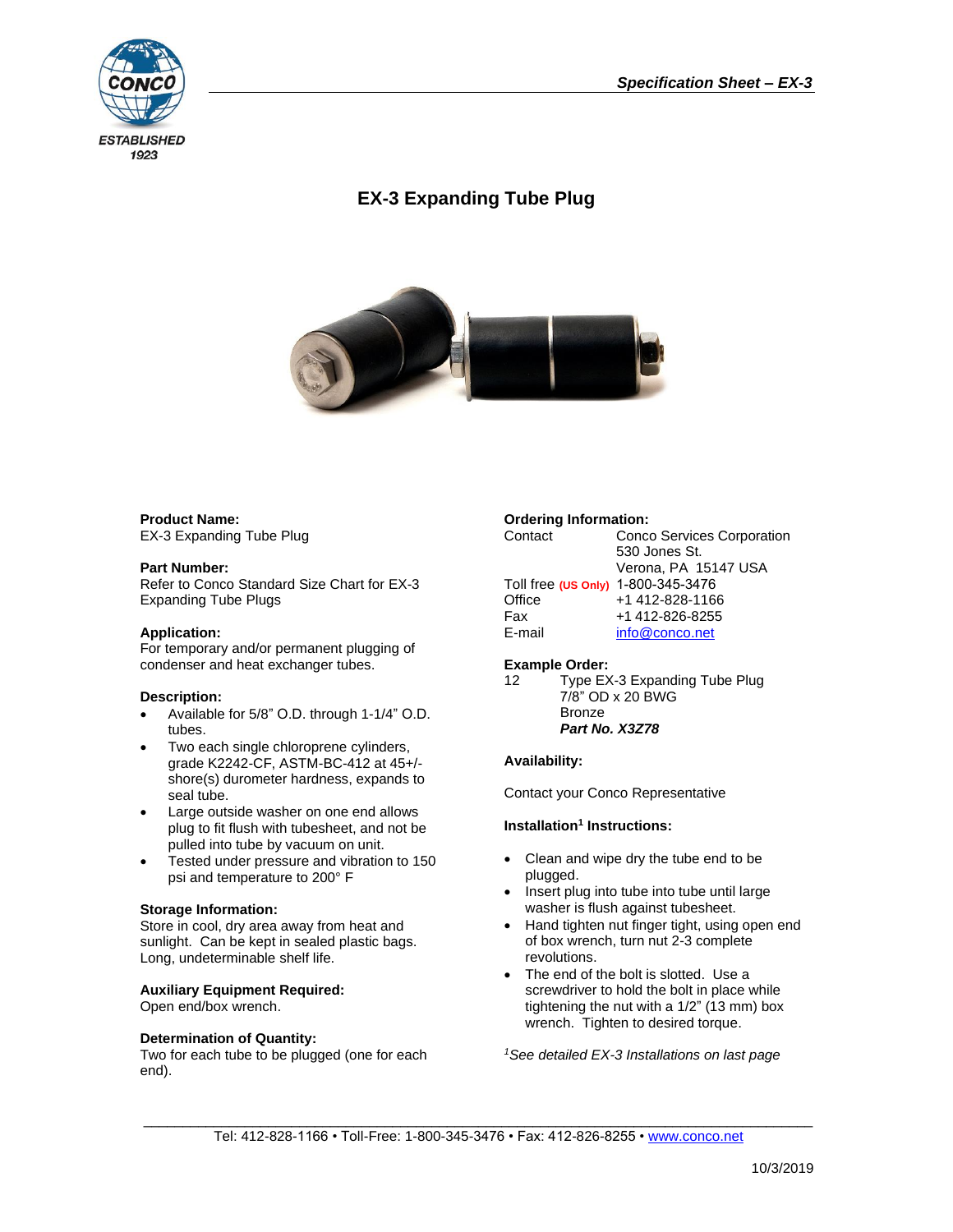

# **CONCO STANDARD SIZE CHART WITH PART NUMBERS FOR EX-3 EXPANDING PLUGS**

| O.D.       | <b>Brass</b> | <b>Bronze</b> | <b>Stainless</b> | <b>Titanium</b> |
|------------|--------------|---------------|------------------|-----------------|
| 5/8"       | X3B58        | X3Z58         | X3Q58            | X3T58           |
| 3/4"       | X3B34        | X3Z34         | X3Q34            | X3T34           |
| 7/8"       | X3B78        | X3Z78         | X3Q78            | X3T78           |
| 1"         | X3B11        | X3Z11         | X3Q11            | <b>X3T11</b>    |
| $1 - 1/8"$ | X3B98        | X3Z98         | X3Q98            | X3T98           |
| $1 - 1/4"$ | X3B54        | X3Z54         | X3Q54            | X3T54           |

Oversized Washer Prevents Plug from<br>Being Pulled Into Tube Under Vacuum



Durable DuPont<br>Chloroprene Cylinder